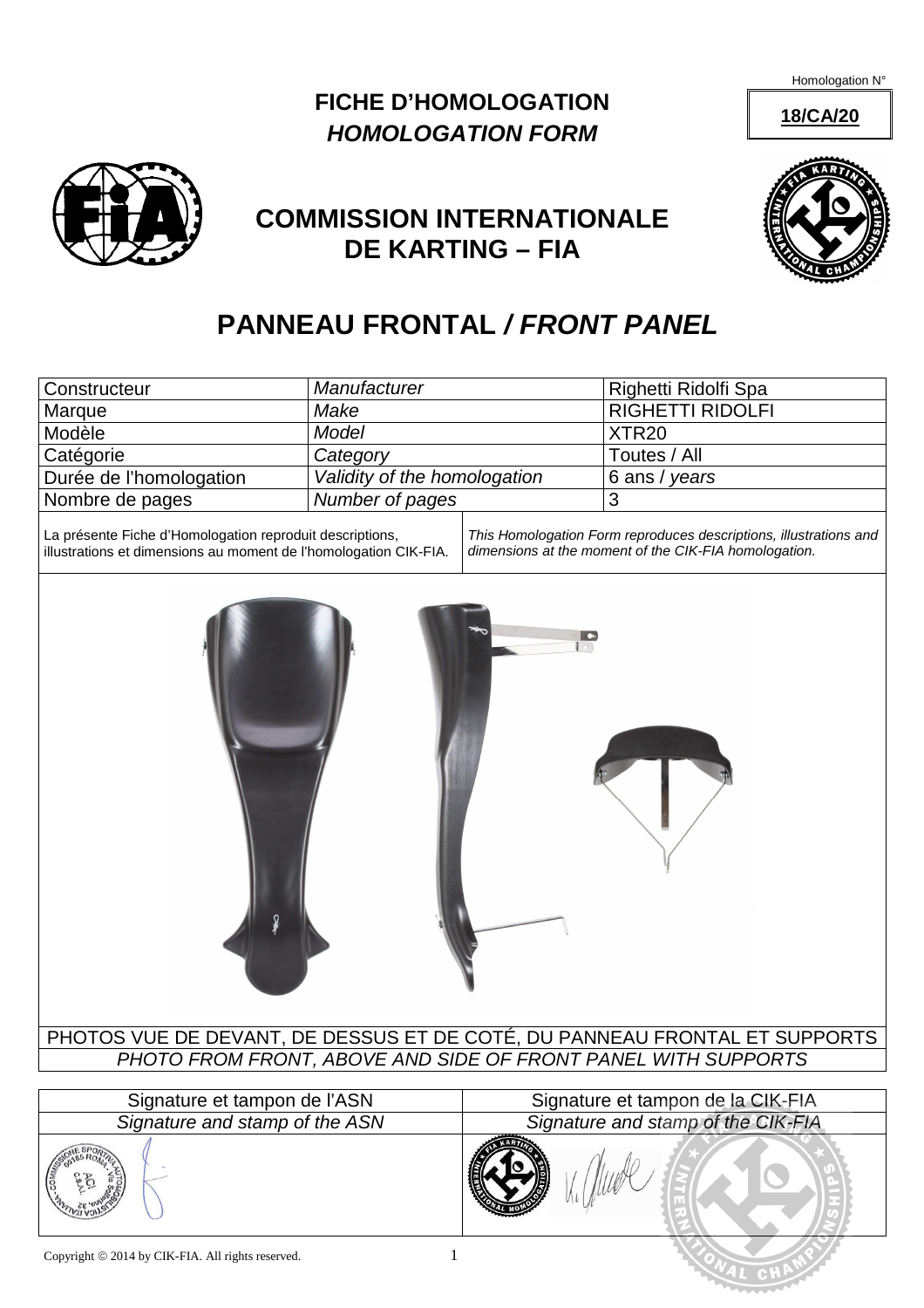**18/CA/20**